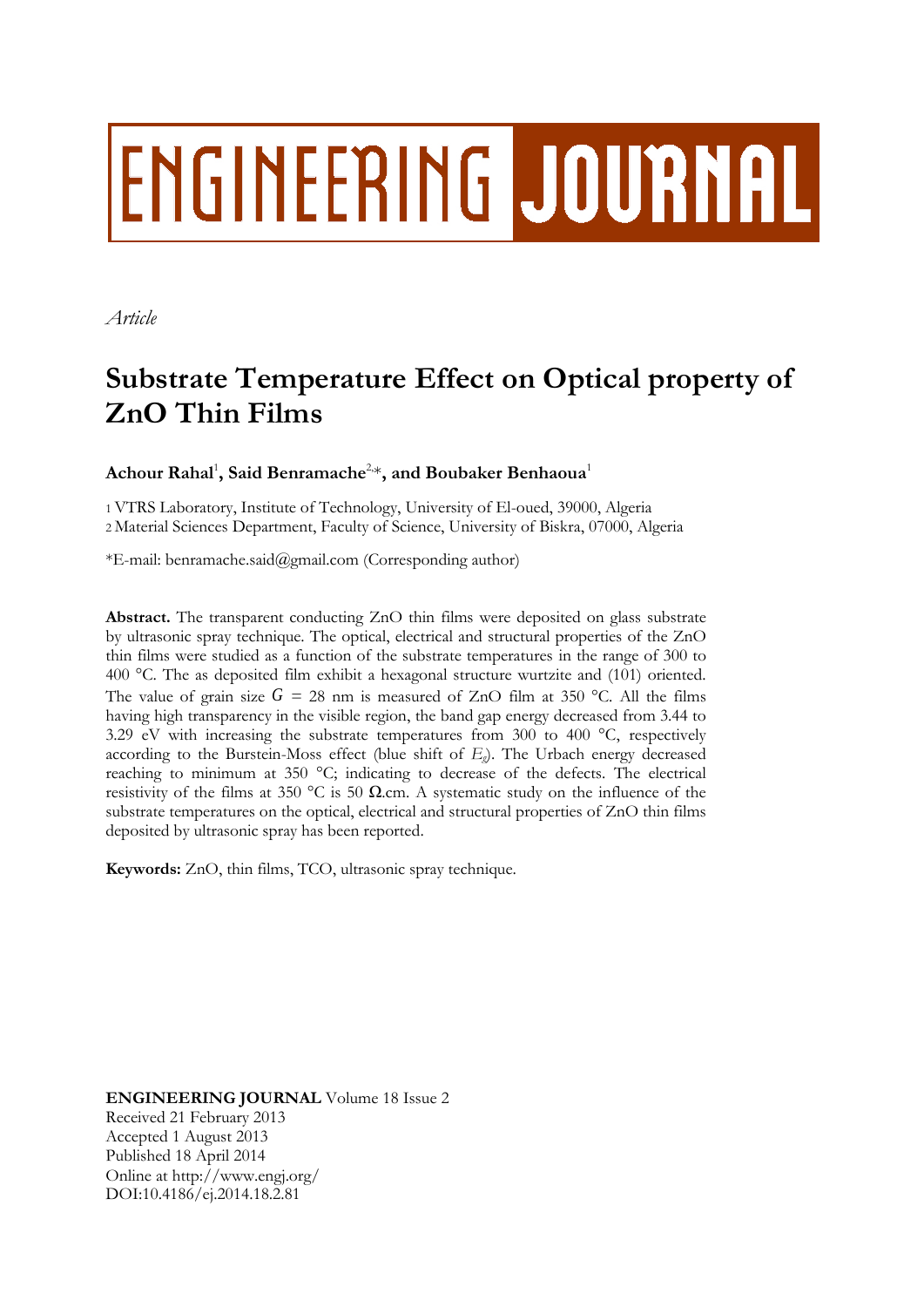#### **1. Introduction**

ZnO is one of the most important semiconductor material due to its wide band gap (3.37 eV) and large exciton binding energy (60 meV) at room temperature [1]. Transparent conducting oxides (TCO) are widely used in microelectronic devices, light emitting diodes, thin film, antireflection coatings for transparent electrodes in solar cells, gas sensors in surface acoustic [2–5].

ZnO thin films can be produced by several techniques such as reactive evaporation and thermal annealing [6], molecular beam epitaxy (MBE) [7], magnetron sputtered technique[8], pulsed laser deposition (PLD) [9], the low-temperature solution method [10], the sol-gel technique, chemical vapor deposition, electrochemical deposition [11] and spray pyrolysis [12], have been reported to prepare thin films of ZnO. Among these, we will focus more particularly in this paper on the ultrasonic spray technique that is a low cost method suitable for large-scale production, it has several advantages in producing nanocrystalline thin films, such as, relatively homogeneous composition, a simple and deposition on glass substrate because of the low substrate temperatures involved, easy control of film thickness and fine and porous microstructure [13]. It is possible to alter the mechanical, electrical, optical and magnetic properties of ZnO nanostructures. There are still many factors affecting the physical properties of ZnO thin films. These factors include ZnO sol concentration [14], substrate temperature [15], preheating temperature [16], post-annealing temperature [17], annealing atmosphere [18] and film thickness [19]. Among these factors, the influence of substrate temperature on structural and optical properties of ZnO thin films (especially undoped ZnO thin films) deposited by ultrasonic spray method was less studied. The choice of temperature in range between 300 and 400 °C is important study with deposition the thin films on glass substrate.

In this paper, the undoped ZnO thin films were deposited on glass substrate using ultrasonic spray technique. We have studied the effect of substrate temperature on optical, electrical and structural properties of ZnO films. General study on the effect of substrate temperature from 300 to 400 °C were studied as in others paper [20], around 350 °C. The main goal for this research is to find optimum information on temperature which gives highly semiconducting properties of undoped ZnO thin films.

#### **2. Experimental Procedure**

ZnO solution were prepared by dissolving 0.1M (Zn(CH<sub>3</sub>COO)<sub>2</sub>, 2H<sub>2</sub>O) in the solvent containing equal volumes absolute methanol solution (99.95%) purity, then have added a few drops of concentrated HCl solution as a stabilized, the mixture solution was stirred at 30 °C for 4 h to yield a clear and transparency solution. The substrate was R217102 glass in a size of  $1\times1$  cm<sup>2</sup> × 0.1 cm, prior to pumping; the substrates were cleaned with alcohol in an ultrasonic bath and blow-dried with dry nitrogen gas.

The resulting solutions were sprayed on the heated glass substrates by ultrasonic nebulizer system (Sonics) which transforms the liquid to a stream formed with uniform and fine droplets of 40 µm average diameter (given by the manufacturer). The deposition was performed at different substrate temperatures was 300, 350 and 400 °C with 2 min of deposition time [21].

Crystallographic and phase structures of the thin films were determined by X-ray diffraction (XRD, Bruker AXS-8D) with CuK $\alpha$  radiation ( $\lambda = 0.1541$  nm) in the scanning range of (20) was between 30° and 60°. The optical transmittance of the deposited films was measured in the range of 300–900 nm by using an ultraviolet-visible spectrophotometer (SHUMATZU 1800), whereas the electrical conductivity of the films and Urbach energy (*Eu*), which is related to the disorder in the film network, were measured in a coplanar structure obtained with evaporation of four golden stripes on the deposited film surface; the measurements were performed with keithley Model 2400 Low Voltage Source Meter instrument. All transmittance spectra  $T(\lambda)$  and electrical measurements are carry out at room temperature (RT) in air.

#### **3. Results and Discussion**

Figure 1 shows the transmission of ZnO films deposited at three different substrate temperatures. As can be seen, an increase in the substrate temperature from 300 to 350 °C improves the films optical transmission. It passes from 50 to 90 % at the wavelength between 400 –800 nm corresponding to (1.55- 3.1 eV). The latter is a region of strong transparency. However, the range occurs between 3.25–3.40 eV is the region of the absorption in the layers due to the transition between the valence band and the conduction band [20], as shown in Fig. 2, in this region the transmission decreased because of the onset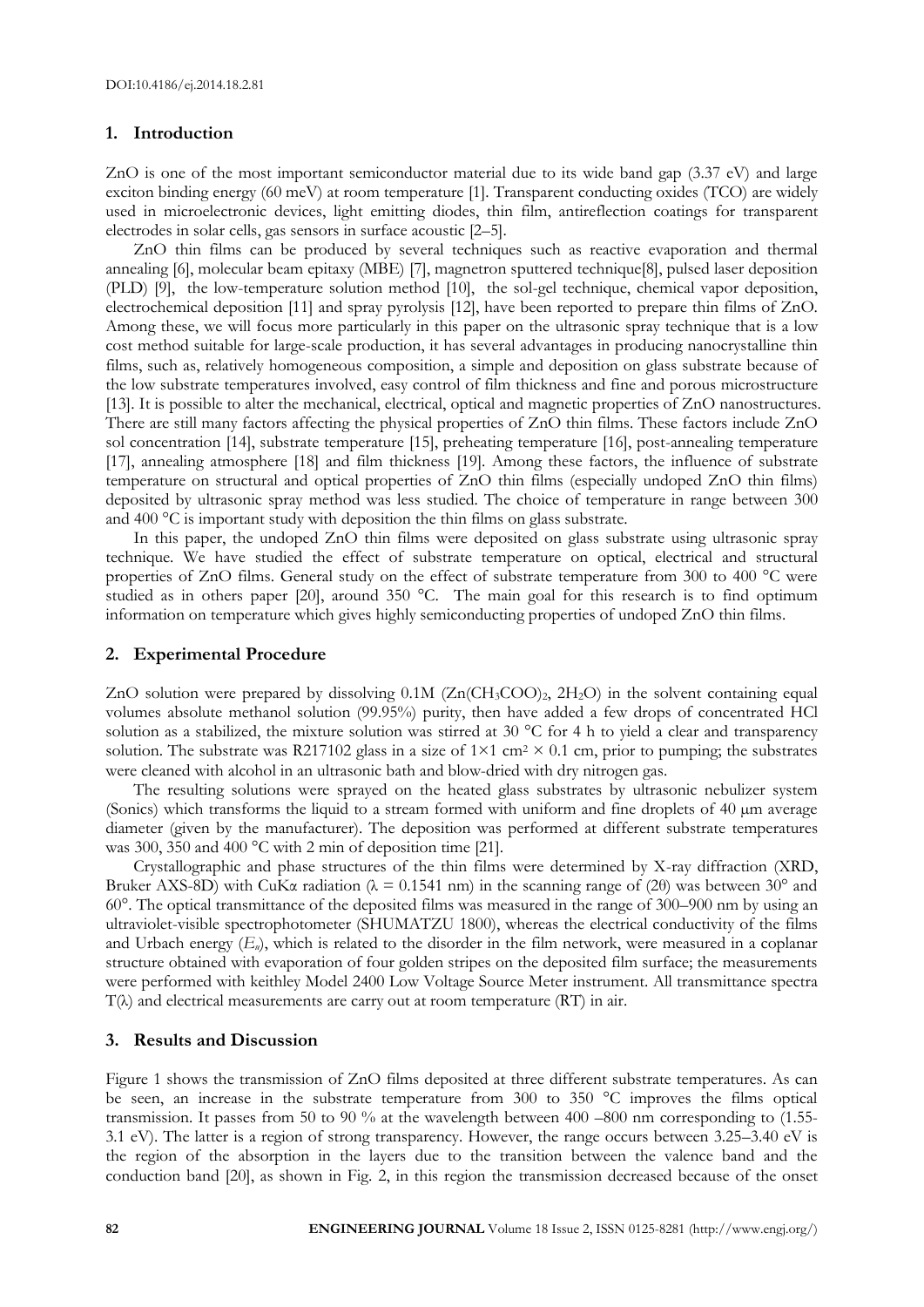fundamental absorption. In addition, difference in absorbance can be observed clearly at wavelength shorter than 400 nm. One can note that the substrate temperature effect is clearly observed in the layer quality such as in the average between 370-390 nm; blue shift of the absorption edge was observed as function of substrate temperature until 400 °C revealing Burstein-Moss effect [22] as it mentioned in the inset of Fig. 1, which indicates that the increasing of doping amount can change the lattice structure. We are noting that the temperature effect is clearly observed in the layer quality. These results show that the produced ZnO thin films could be used in solar cells due to the low absorbance in the visible region [15, 21].



Fig. 1. Transmission spectra of ZnO samples at different substrate temperatures.

In order to investigate the effect substrate temperatures on ZnO films further, the optical band gap energy  $E<sub>g</sub>$  was measured from the transmission spectra using the following relations [23]:

$$
(Ahv) = B(hv - E_g)^n
$$
\n<sup>(1)</sup>

where A is the absorbance, B is a constant,  $h\nu$  is the photon energy,  $E_g$  the band gap energy of the semiconductor and n can have values  $1/2$ ,  $3/2$ , 2 and 3 depending up on the mode of inter band transition, i.e. direct allowed, direct forbidden, indirect allowed and indirect forbidden transition respectively. For n = 1/2 the transition data provide the best linear curve in the band edge region, implying the transition is direct in nature. The band gaps of the films have been calculated using Tauc's plot by plotting  $(Ah\nu)^2$ versus photon energy  $h\nu$  as shown in Fig. 2 and by extrapolating the linear portion of the absorption edge to find the intercept with energy axis of  $(Ah\nu)^2 = 0$  on  $h\nu$  at higher photon energies indicates that the films are essentially direct transition n-type semiconductors.

Table 1. Optical, structural and electrical characteristics of ZnO thin films obtained at different substrate temperatures.

|     | $T_S$ (°C) $E_\varphi$ (eV) |        | $E_u$ (meV) Grain size |
|-----|-----------------------------|--------|------------------------|
| 300 | 3.292                       | 112.84 |                        |
| 350 | 3.317                       | 98.29  | 28                     |
| 400 | 3.441                       | 100.26 |                        |

Besides, we have used the Urbach energy (Table 1), which is related to the disorder in the film network, is expressed as [23]: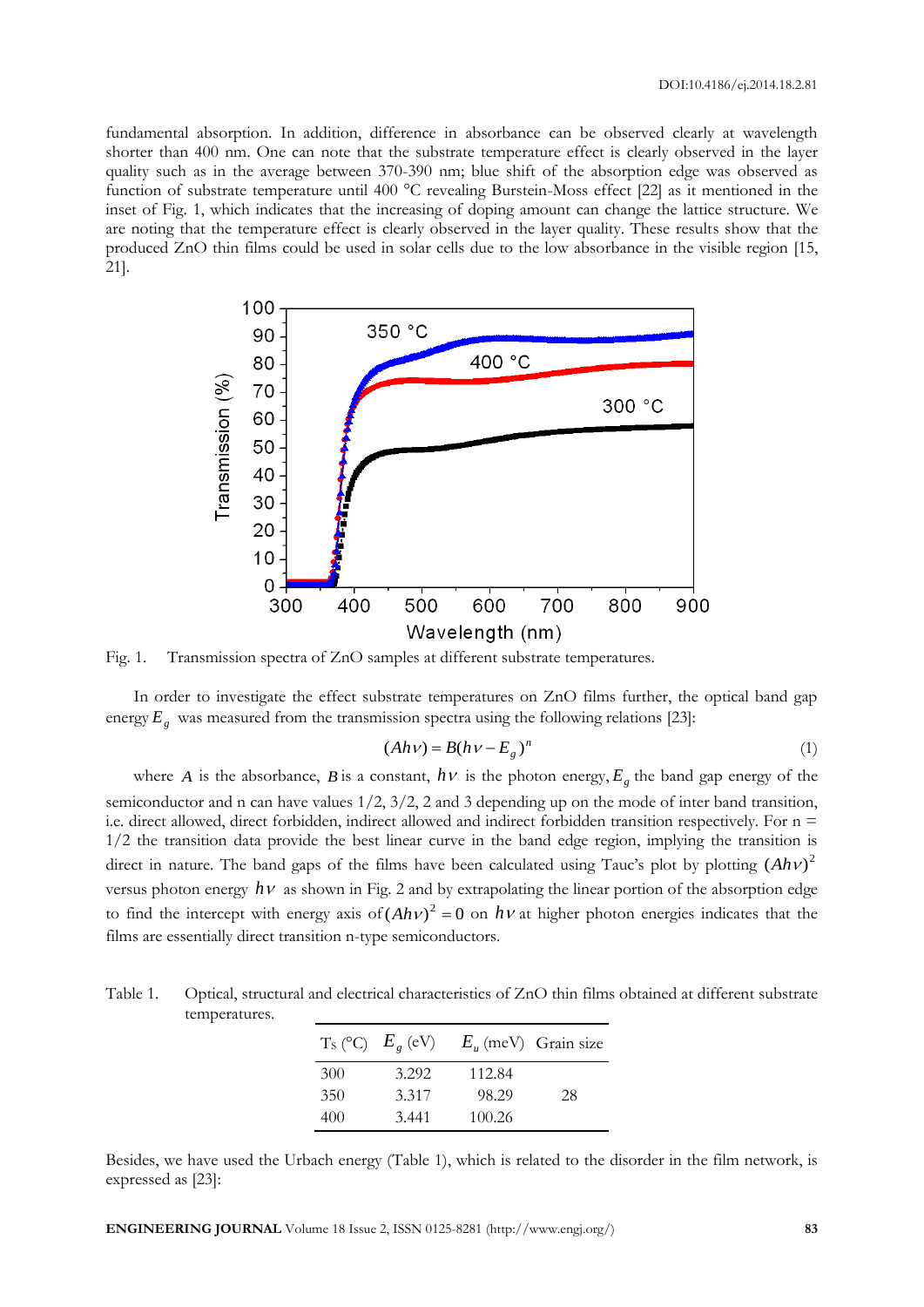$$
A = A_0 \exp\left(\frac{h\upsilon}{E_u}\right) \tag{2}
$$

where *A* is the absorbance,  $A_0$  is a constant and  $E_u$  is the Urbach energy.



Fig. 2. The typical variation of  $(Ah\nu)^2$  as a function of photon energy of undoped ZnO film.

As clearly seen in Fig. 3, the variations of both  $E<sub>g</sub>$  and  $E<sub>u</sub>$  correlate very well, the optical gap energy decreased with increasing of substrate temperature from 3.44 to 3.29 eV, the band gap is narrowing due to the decrease in the transition tail width and shift effect [15, 21]. Witch explained by increasing in carrier concentration. Generally, defects are accumulated at the grain boundaries. However, our optical band gap results indicate that the Burstein–Moss effect is weak. According to Brustein–Moss effect, raising the Fermi level into the conduction band of a degenerate semiconductor leads to energy band broadening [22]. Therefore the shrinkage effect is dominant over the Burstein–Moss effect, since the *E<sup>g</sup>* values decreases with the increase of substrate temperature.



Fig. 3. The variation of optical band gap and Urbach energy of undoped ZnO films with the substrate temperature.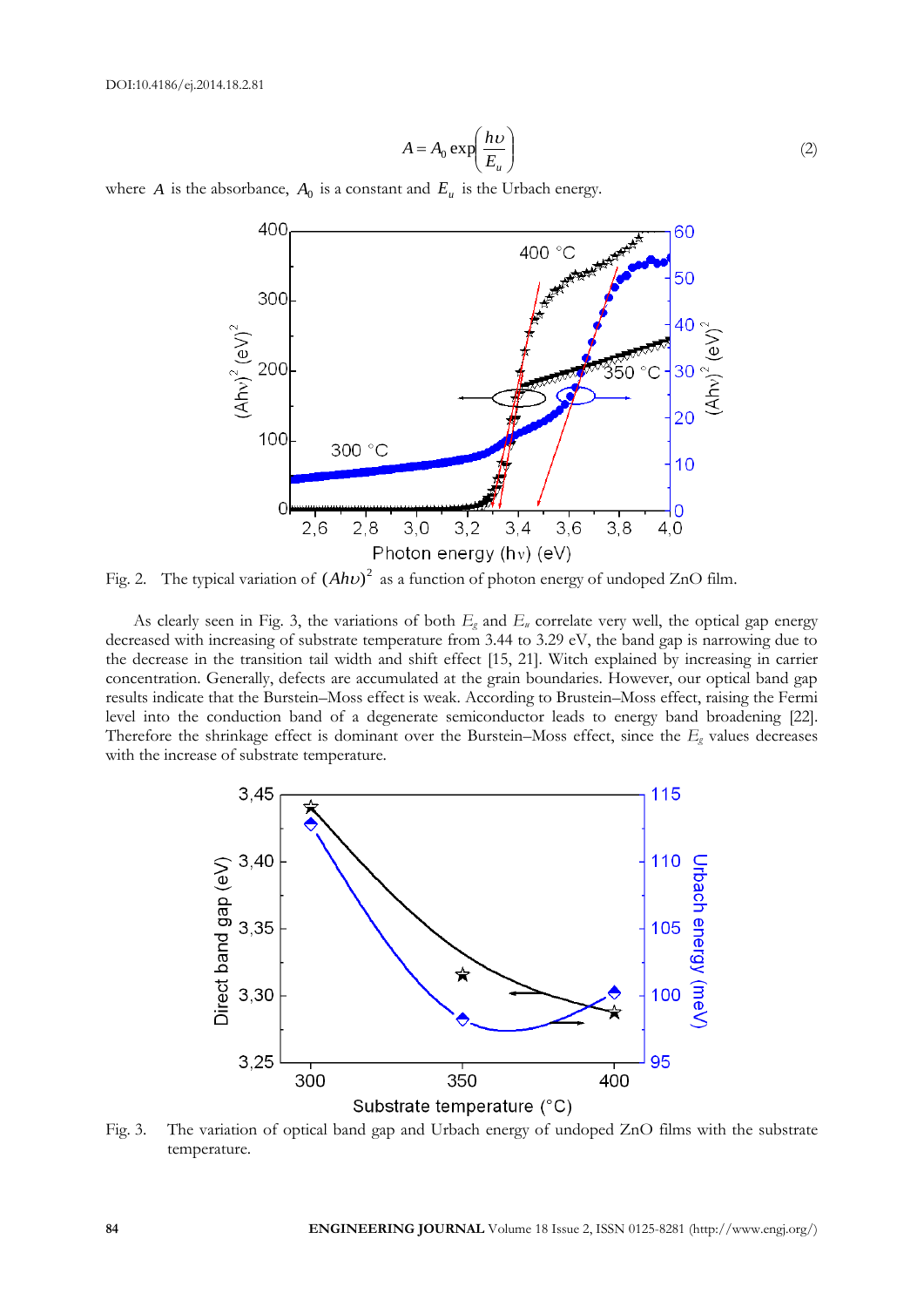In Fig. 3, it is worth to bear in mind that the Urbach tail energy is closely related to the disorder in the film network. One can see that a minimum Urbach energy was reached at 350°C, which means the adequate temperature for less disorder, which may be attributed to the similar ionic radius between  $O<sup>2</sup>$  and  $Zn^{2+}$ , as it was expressed in the literatures [23–26].



Fig. 4. Variation of I–V characteristic of ZnO thin film deposited at a substrate temperature of 350 °C.

The I–V characteristic of ZnO thin film is shown in Fig. 4, where two diverse types of I–V characteristics are observed. The ZnO film is grown at a substrate temperature of 350 °C; this letter is optimal value was obtained as in others paper [22], we have studied the effect of substrate temperature on physical properties of undoped and Co doped Zno thin films. As can be seen from Fig. 4, the current is small, which is analogous to that of the n-type semiconductor. The curve of I–V is linearly, which the current increase with increasing of tension. The film show low resistivity is suggested to transparent conductive was measured by following formula:

$$
\rho = \left(\frac{\pi}{\ln 2} \frac{V}{I}\right) d = R_S d \tag{3}
$$

The X-ray diffraction pattern of undoped ZnO thin films is presented in Fig. 5. The thin film was deposited at a substrate temperature of 350 °C, as it can be seen the diffraction peaks were observed at  $=$ 31.8°, 34.5°, 36.4°, 47.5° and 56.55° which are related to the following plans (100), (002), (101), (102) and (112) respectively. The obtained XRD spectra matched well with the space group P63mc (186) (No. 36- 1451) of the wurtzite ZnO structure [23]. Moreover, single significant (100) diffraction peak, with height intensity, was observed for the ZnO film which indicate that the ZnO film have preferential a-axis orientation perpendicular to the crystallographic plans (100). These results can be explained as it was expressed in the literatures [20, 23, 24, 27].

The average grain size  $(G = 28 \text{ nm})$  can be calculated from the full width at half maximum (FWHM = 0.29 °) value of the ZnO (100) diffraction peak ( $\theta$  = 31.81°) using Scherrer's formula [28]:

$$
G = \frac{0.9\lambda}{\beta \cos \theta} \tag{4}
$$

Where  $G$  ,  $\lambda$  ,  $\beta$  and  $\theta$  denote the grain size, the X-ray wavelength, FWHM and the Bragg angle of (100) peak, respectively. The observed value of grain size is relatively approach to the value of ZnO thin films (29.71 – 33.28 nm) [20], we have obtained that the crystalline quality of thin films enhanced at a substrate temperature of 350 °C.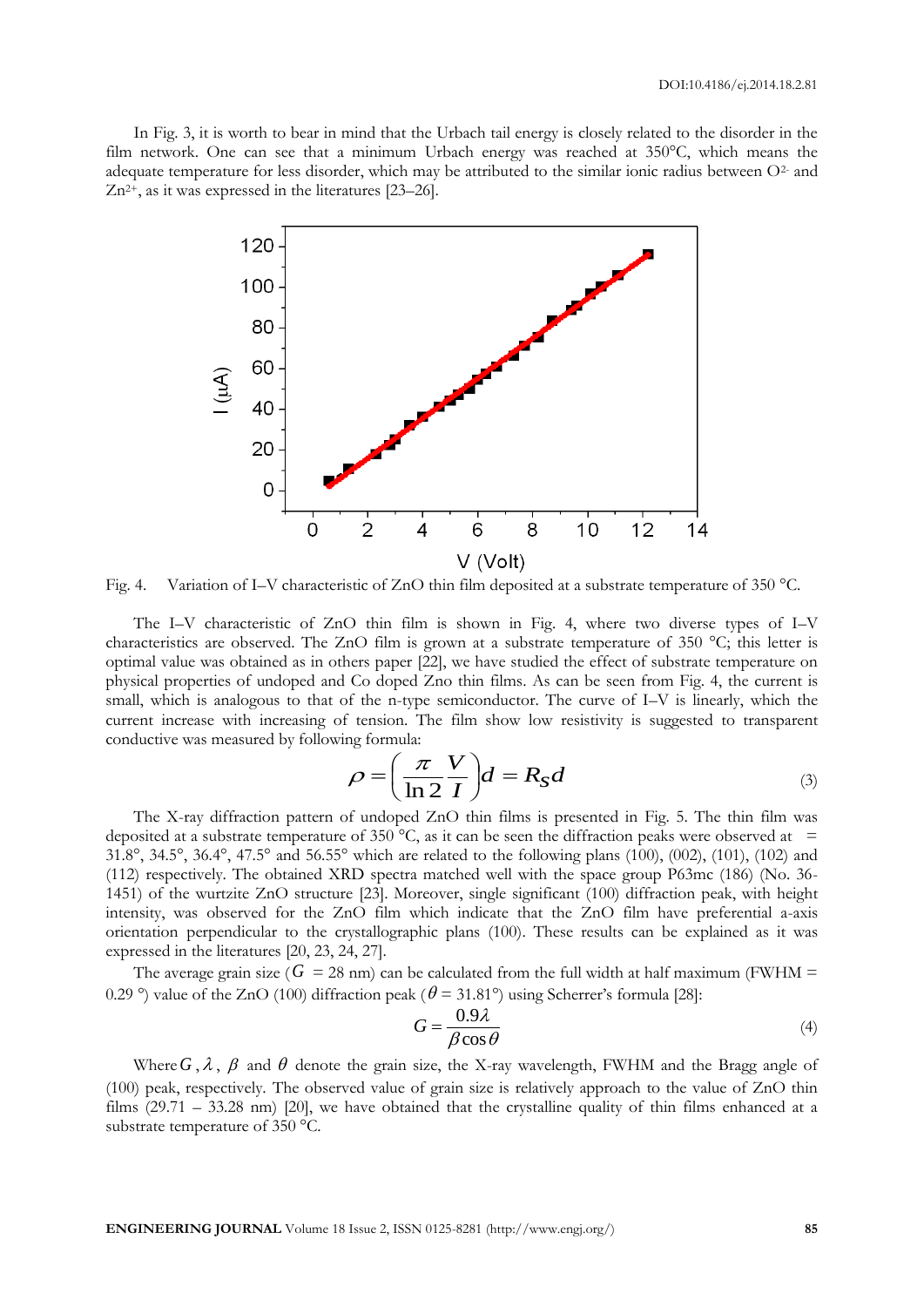

Fig. 5. X-ray diffraction spectra of ZnO thin films deposited on glass substrate at  $T_s = 350$  °C.

#### **4. Conclusion**

In conclusion, highly transparent conductive of undoped ZnO thin films have been deposited on glass substrate by Ultrasonic spray at different substrate temperatures between 300 and 400 °C. The optical, electrical and structural properties were investigated, the film is nanoycrystalline structure wurtzite and (100) oriented, thus is favor to the diffusion of atoms absorbed on the substrate. The value of crystallite size  $G =$ 28 nm is attained in ZnO film grown at 350 °C. All the films having high transparency in the visible region, the band gap energy decreased from 3.44 to 3.29 eV with increasing in the substrate temperatures from 300 to 400 °C, respectively according to the Burstein-Moss effect (blue shift of *Eg*). The the Urbach energy decreased reaching to minimum at 350 °C; indicating to decrease of the defects. The electrical resistivity of the films for 350 °C is 50  $\Omega$ .cm. A systematic study on the influence of the substrate temperatures on optical, electrical and structural properties of ZnO thin films deposited by ultrasonic spray has been reported.

#### **Acknowledgments**

This work was supported in part by the National Project Research (PNR) and VTRS laboratory of El-Oued University X-ray diffraction data in this work were acquired with an instrument supported by the Universty of Biskra. We thank Prof. S. Rahman and B. Gasmi (Biskra Universty) for the assistance in XRD data acquisition, we also thank Dr. Okba Belahssen, Dr. Djamel Bensahal, Foued Chabane and Abderrazak Guettaf.

#### **References**

- [1] Y. Zhang, C. Wu, Y. Zheng, and T. Gao, "Synthesis and efficient field emission characteristics of patterned ZnO nanowires," *Journal of Semiconductors*, vol. 33, no. 2, 2012.
- [2] X. Zhu, H. Wu, S. Wang, Y. Zhang, C. Cai, J. Si, Z. Yuan, X. Du, and S. Dong, "Optical and electrical properties of N-doped ZnO and fabrication of thin-film transistors," *Journal of Semiconductors*, vol. 30, no. 3, 2009.
- [3] H. Zhang, H. Liu, C. Lei, A. Zhou, and C. Yuan, "Low-temperature deposition of transparent conducting Mn–W co-doped ZnO thin films," Journal of Semiconductors, vol. 31, no. 8, 2010.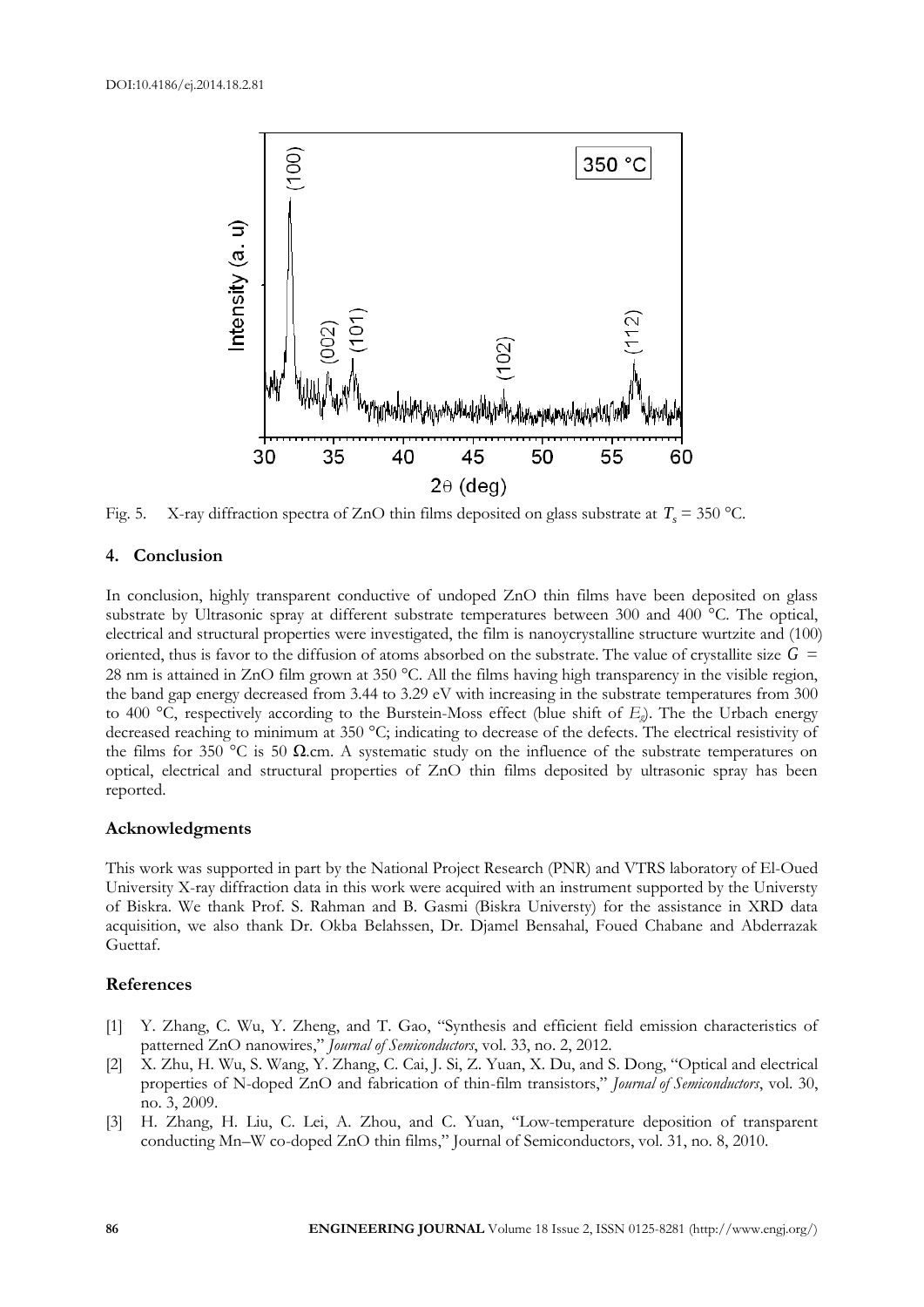- [4] Z. Ji, Q. Mao, and W. Ke, "Effects of oxygen partial pressure on resistive switching characteristics of ZnO thin films by DC reactive magnetron sputtering," *Solid State Communications*, vol. 150, no. 8, pp. 1919-1922, 2010.
- [5] C. Zuo, J. Wen, and C. Zhong, "First-principles study of the electronic structures and optical properties of C–F–Be doped wurtzite ZnO," *Journal of Semiconductors*, vol. 33, no. 7, 2012.
- [6] H. Wang, C. Liao, Y. Chueh, C. Lai, P. Chou, and S. Ting, "Crystallinity improvement of ZnO thin film by hierarchical thermal annealing," *Optical Materials Express*, vol. 3, no. 2, pp. 295-306, 2013.
- [7] H. Wang, C. Liao, Y. Chueh, C. Lai, L. Chen, and R. C. Tsiang,"Synthesis and characterization of ZnO/ZnMgO multiple quantum wells by molecular beam epitaxy," *Optical Materials Express*, vol. 3, no. 2, pp. 237-247, 2013.
- [8] J. W. Hoon, K. Y. Chan, Z. N. Ng, and T. Y. Tou, "Transparent ultraviolet sensors based on magnetron sputtered ZnO thin films," Advanced Materials Research, vol. 79-85, no. 4, pp. 686, 2013.
- [9] M. A. Gluba, N. H. Nickel, K. Hinrichs, and J. Rappich, "Improved passivation of the ZnO/Si interface by pulsed laser deposition," *J. Appl. Phys.*, vol. 113, no. 4, 2013.
- [10] C. C. Ting, C. H. Li, C. Y. Kuo, C. C. Hsu, H. C. Wang, and M. H. Yang, "Compact and verticallyaligned ZnO nanorod thin films by the low-temperature solution method," *Thin Solid Films*, vol. 518, no. 14, p. 4156, 2010.
- [11] S. Benramache, B. Benhaoua, F. Chabane, H. Bentrah, and S. Abdessemed, "Effect of the dip-coating speed on the structural and optical properties of ZnO thin films," *International Journal of Science and Engineering Investigations*, vol. 1, no. 3, p. 28, 2012.
- [12] A. Gahtar, S. Benramache, B. Benhaoua, and F. Chabane, "Preparation of transparent conducting ZnO:Al films on glass substrates by ultrasonic spray technique," *Journal of Semiconductors*, vol. 34, no. 7, 2013.
- [13] S. M. Rozati and S. Akesteh, "Characterization of ZnO:Al thin films obtained by spray pyrolysis technique," *Materials Characterization*, vol. 58, no. 4, p. 319, 2007.
- [14] Z. Liu, Z. Jin, W. Li, and J. Qiu, "Preparation of ZnO porous thin films by sol–gel method using PEG template," *Materials Letters*, vol. 59, no. 20, p. 3620, 2005.
- [15] S. Benramache, B. Benhaoua, and F. Chabane, "Effect of substrate temperature on the stability of transparent conducting cobalt doped ZnO thin films," *Journal of Semiconductors*, vol. 33, no. 9, 2012.
- [16] C. Zhang, "High-quality oriented ZnO films grown by sol–gel process assisted with ZnO," *Journal of Physics and Chemistry of Solids*, vol. 71, no. 2, p. 364, 2010.
- [17] D. Bao, H. Gu, and A. Kuang, "Sol-gel-derived c-axis oriented ZnO thin films," *Thin Solid Films*, vol. 312, no. 1, p. 37, 1996.
- [18] Z. Ben Ayadi, L. El Mir, K. Djessas, and S. Alaya, "Effect of the annealing temperature on transparency and conductivity of ZnO:Al thin films," *Thin Solid Films*, vol. 517, no. 19, p. 6305, 2009.
- [19] L. Xu, X. Li, Y. Chena, and F. Xu, "Structural and optical properties of ZnO thin films prepared by sol–gel method with different thickness," *Applied Surface Science*, vol. 257, no. 11, pp. 4031–4037, 2011.
- [20] S. Benramache and B. Benhaoua, "Influence of substrate temperature and cobalt concentration on structural and optical properties of ZnO thin films prepared by ultrasonic spray technique," *Superlattices and Microstructures*, vol. 52, no. 4, p. 807, 2012.
- [21] S. Benramache, B. Benhaoua, F. Chabane, and F. Z. Lemadi, "Influence of growth time on crystalline structure, conductivity and optical properties of ZnO thin films," *Journal of Semiconductors*, vol. 34, no. 2, 2013.
- [22] E. Burstein, "Anomalous optical absorption limit in InSb," *Physical Review*, vol. 93, pp. 632-633, 1954.
- [23] S. Benramache and B. Benhaoua, "Influence of annealing temperature on structural and optical properties of ZnO: In thin films prepared by ultrasonic spray technique," Superlattices and Microstructures, vol. 52, no. 6, pp. 1062-1070, 2012.
- [24] S. Benramache, B. Benhaoua, F. Chabane, and A. Guettaf, "A comparative study on the nanocrystalline ZnO thin films prepared by ultrasonic spray and sol–gel method," *Optik*, 2012. doi:10.1016/j.ijleo.2012.10.001
- [25] A. Hafdallah, F. Yanineb, M. S. Aida, and N. Attaf, "In doped ZnO thin films," *Journal of Alloys and Compounds*, vol. 509, no. 20, pp. 7267-7270, 2011.
- [26] W. Daranfed, M. S. Aida, A. Hafdallah, and H. Lekiket, "Substrate temperature influence on ZnS thin films prepared by ultrasonic spray," *Thin Solid Films*, vol. 518, no. 4, pp. 1082-1084, 2009.
- [27] S. Benramache, B. Benhaoua, N. Khechai, and F. Chabane, "Elaboration and Characterisation of ZnO thin films," *Matériaux & Techniques*, vol. 100, no. 6-7, pp. 573-580, 2012.

**ENGINEERING JOURNAL** Volume 18 Issue 2, ISSN 0125-8281 (http://www.engj.org/) **87**